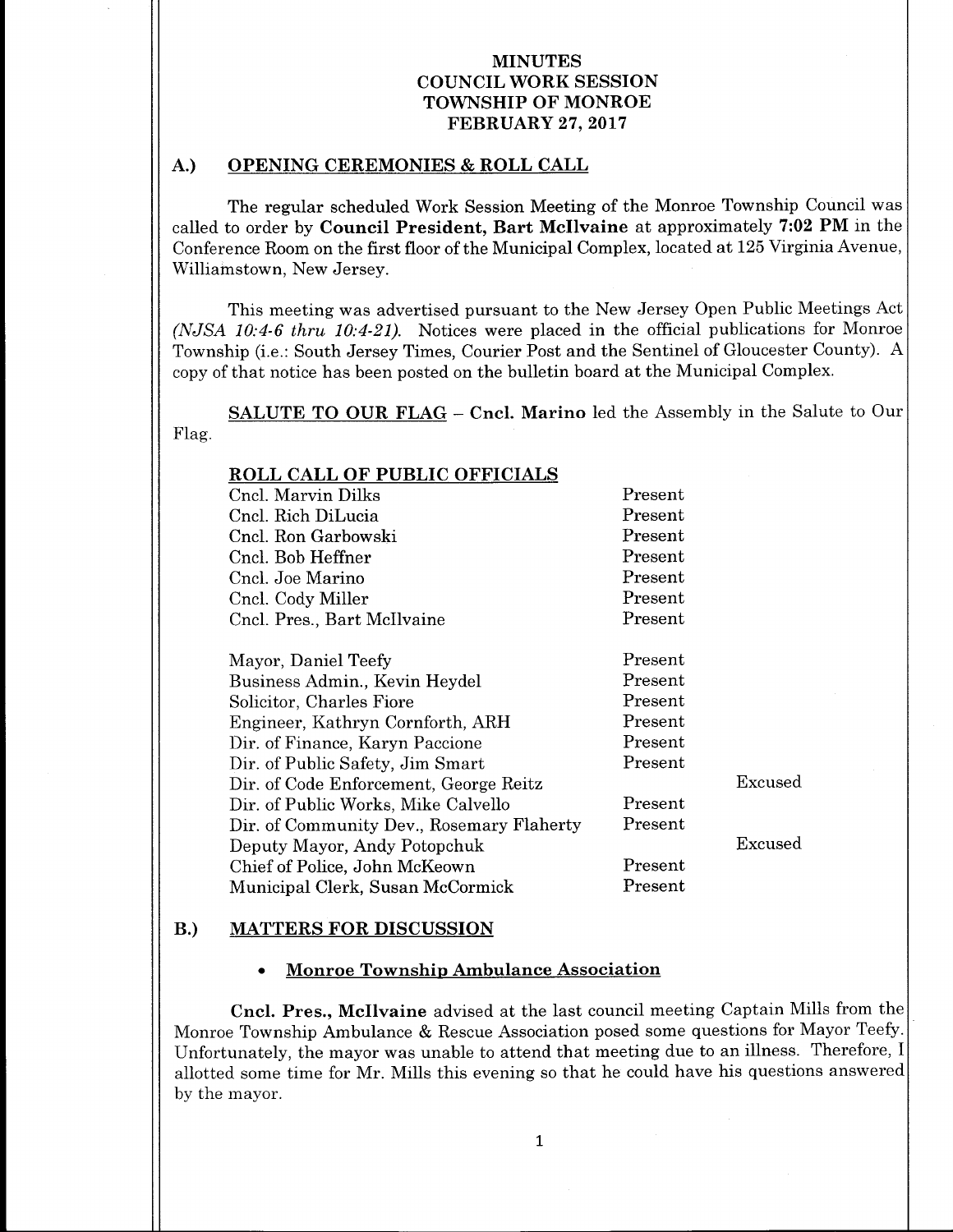#### B.) MATTERS FOR DISCUSSION (cont'd)

Matt Mills, Monroe Township Ambulance & Rescue Association posed <sup>a</sup> few questions with regard to the rescue vehicle being moved to the WFC. He referred to a meeting that took place with the mayor and noted after that we went over the numbers and it seemed like there wasn't really too big of a discrepancy after we reviewed them in detail from what the county provided us. He asked if there was another issue or some other problem. Also, in the interest of public safety, none of the trained people from our department that spent time going through training and also gaining experience through various tasks associated with the rescue are now not allowed to perform rescue duties for the township. This kind of effectively cuts the amount of people who are trained, he then went on to offer some examples.

Mayor Teefy then noted this is <sup>a</sup> public safety concern as we have had some issues, especially the call in early November which certainly bothered him having a twenty-five (25) minute response time that day. One thing that wasn't brought up was <sup>a</sup> couple of years ago there was a problem with who is on the box, who is off the box. At that time Williamstown Fire Company was taken off and the reason they were put back on was because? Mr. Mills noted the official reason why *(they were given)* was because the rescue truck does not carry water, that the fire department is added to any call with patient entrapment for fire suppression. The mayor then added and more so because we knew we were getting the fire department out also and could support if the rescue squad couldn't get out, we wanted to make sure we had good response. Since the change there has been <sup>a</sup> very good response, averaging some eighteen (18) people per call. For the people that were trained at the Monroe Township Rescue they are certainly welcome to join the WFC and become part of their rescue team and we will always be open to that. Mr. Mills noted the only issue with that is people, myself included, that have five, seven, ten even fifteen years into a certain department, they accrue time, they train there, they work with other people. They also get older in age and it is difficult to say they would leave their department and start over fresh with another department to do the same exact thing, with additional requirements. Again, he questioned why it *(rescue vehicle)* was moved and the way it was moved and why no one would be able to participate and why that was the conclusion that everyone reached rather than something more beneficial that involves all the people that are trained and experienced to do that type of thing. Mayor Teefy noted that he certainly understood what he was saying but here is how it works. I have conferences and talk to <sup>a</sup> lot of people when there are decisions to make and then I make the decision. I have made this decision and I am moving on and we all need to move on. The rescue is staying with WFC as he felt this would work best. I think if your members would like to come over and have <sup>a</sup> conversation with the chief to see what it would take to work with them, they would be open to that conversation.

Mr. Mills posed <sup>a</sup> question unrelated to the rescue but on the EMS side of things. We were curious what the future of our volunteer agency is as far as supplying EMS services to this town. Through an OPRA request we did receive an email dated August 30, 2016 discussing county EMS coming into Monroe Township. The county did mention that they were unable to take over our town until this year, and we were curious what the situation was with that. Mayor Teefy then responded, we evaluate that almost every year to see where the performance is and lately you guys have done very well. Which is good as we want to keep the volunteers going and we want you to prosper. He felt the move of the rescue truck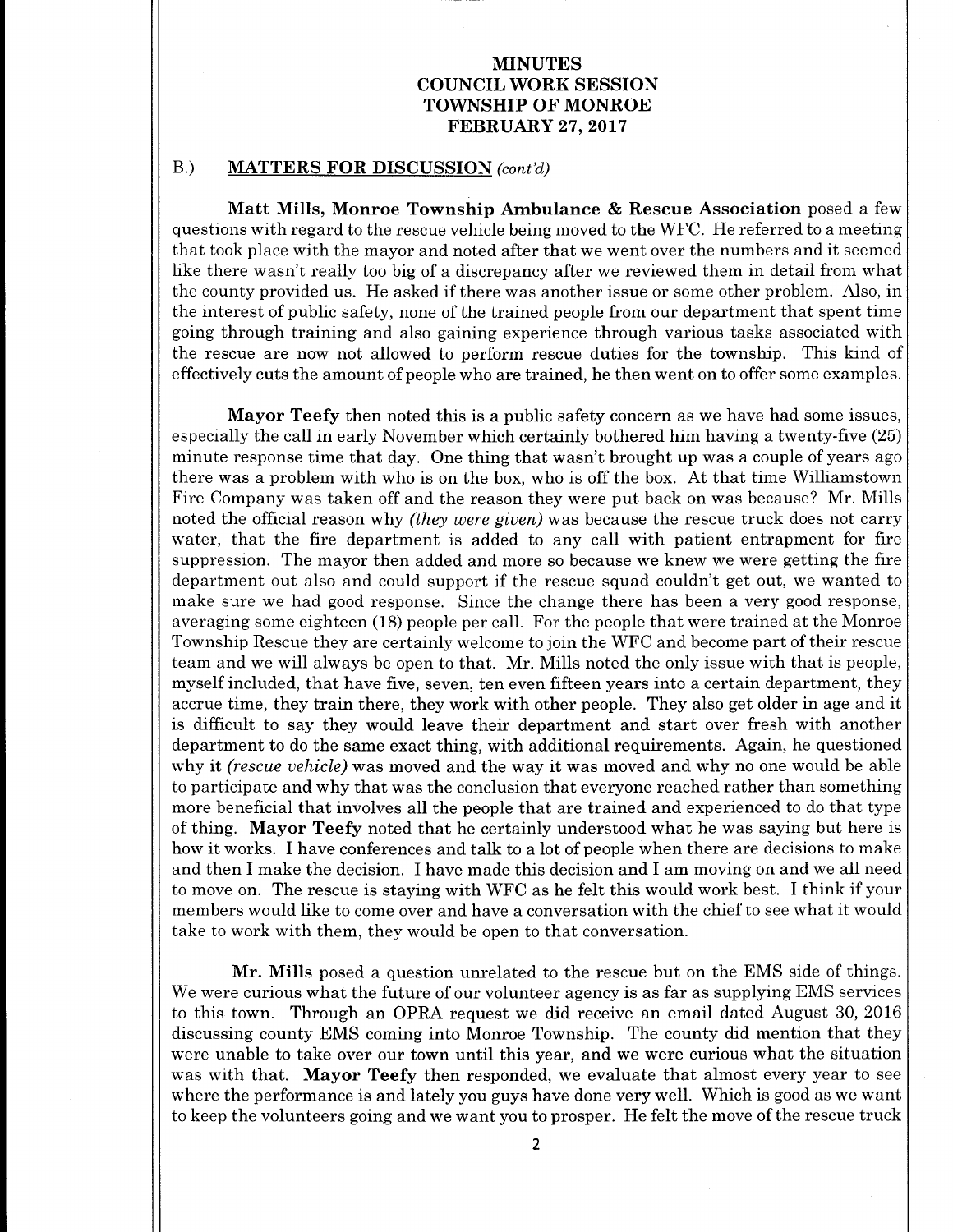### B.) MATTERS FOR DISCUSSION (cont'd)

will help them prosper. Mr. Mills questioned if something might be done to help the moral at the station as noted through some emails we are constantly under the microscope of the township. It is difficult to get volunteers to give their time for one or two twelve hour shifts <sup>a</sup> week. A lot of people are nervous and it is difficult to have people join and keep the morale up when we never know if the doors will be locked someday as we are looking for <sup>a</sup> more concrete backing from the township. Mayor Teefy then suggested he meet with the EMS next Tuesday night also inviting members of the Public Safety Committee to attend. We will come out and discuss this matter and give all some reassurance. Mr. Mills again spoke on the removal of the rescue truck, the process involved, emails back and forth and everything associated with it. **Mayor Teefy** noted he thought this was the right decision for the town.

#### RFP - Redevelopment Professionals

Cncl. Miller, Chairman of the Redevelopment Committee advised the committee met to review the RFP's submitted and advised of the four positions Redevelopment Planner (4), Redevelopment Special Counsel (3), Affordable Housing Administrator (3), Master Plan Re-Examination Planner (2) and how they went about their review *(cost analysis, experience, breakdowns, etc)*. He noted the committee was under the impression that it would make sense to go with one firm for the Redevelopment Planner and Master Plan Re-exam rather than having multiple agencies represent the municipality. The committee was ready to present two (2) RFP for each position with the exception of the Affordable Housing Administrator. Cncl. Miller then went on to advise of the Cncl. Miller then went on to advise of the recommendations made by the committee:

Redevelopment Planner- Maser Consulting, P.A. & Bach Associates Redevelopment Special Counsel- Maley & Associates & Florio, Perrucci & Steinhardt Affordable Housing Administrator- Maser Consulting, P.A. Master Plan Re-Examination Planner- Maser Consulting, P.A. & Bach Associates

Cncl. Miller then noted the next step would be for <sup>a</sup> consensus from council on the recommendations made. Then to reach out to the entity that had <sup>a</sup> majority of support and approve (contracts) at the next council meeting. Solicitor, Charles Fiore indicated that was correct but then went on to explain the breakdowns and the functions of the Redevelopment Planner and the Redevelopment Special Counsel who fall under the direction of the Redevelopment Committee who would give a recommendation, then the entire Council would vote on who that would be. With respect to the Master Plan Re-Examination Planner, it should be segregated because you are dealing with <sup>a</sup> function of the Planning Board. His recommendation was that the Planning Board would approve the position. Statutorily the Planner would help develop the Master Plan for the Planning Board. Council could certainly make <sup>a</sup> recommendation as to the Master Plan Planner however it is ultimately going to be a decision by the Planning Board. These positions would be for a one year term.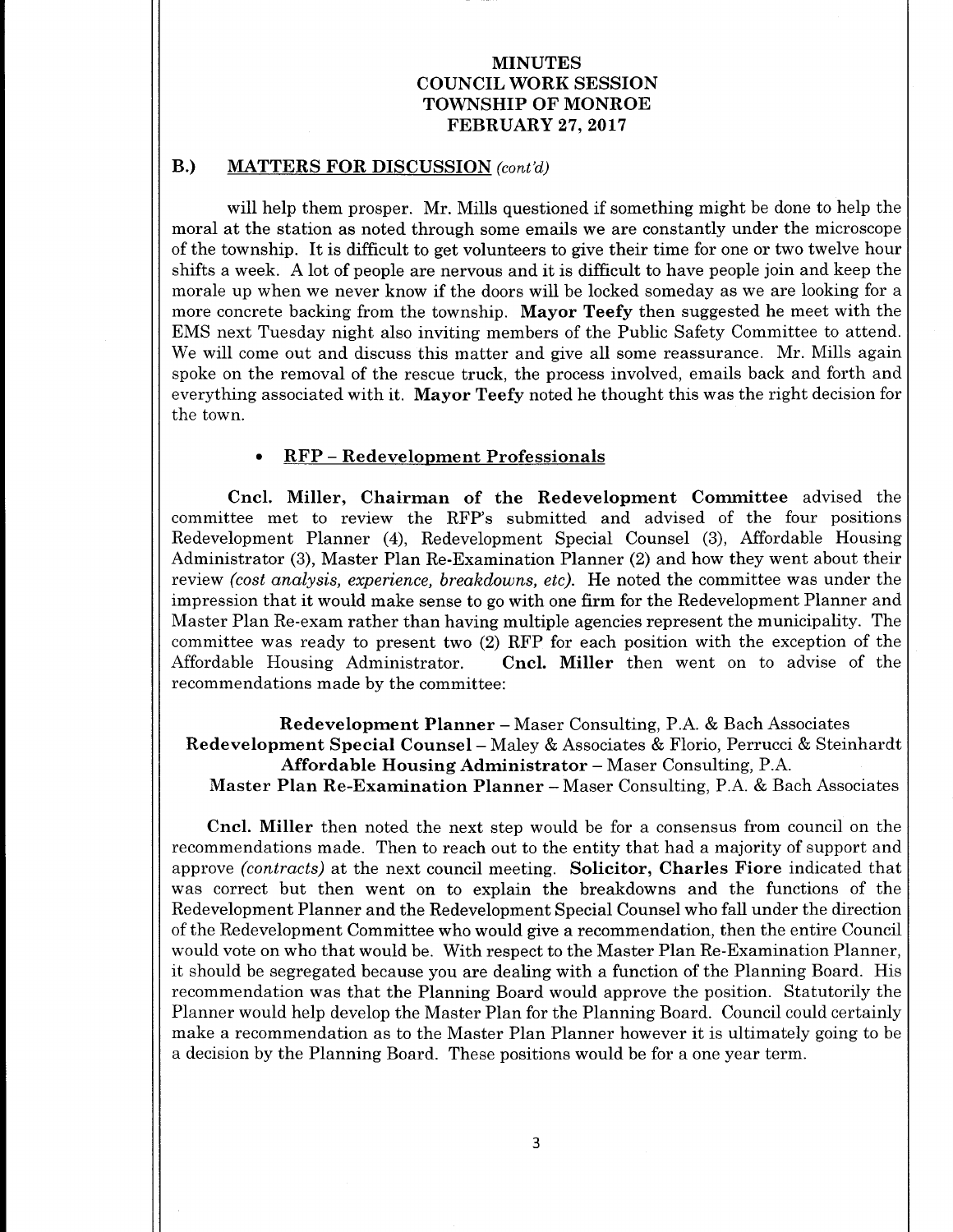## B.) MATTERS FOR DISCUSSION (cont'd)

Cncl. Pres., Mcllvaine requested <sup>a</sup> poll of council members on the following:

Redevelopment Planner - Maser Consulting, P.A. - Miller, Heffner, Dilks, McIlvaine Bach & Associates- Marino, Garbowski, DiLucia

Redevelopment Special Counsel- Maley & Associates - Miller Florio, Perrucci & Steinhardt- Marino, Heffner, Garbowski, DiLucia, Dilks, Mcllvaine

Affordable Housing Administrator- Maser Consulting, P.A.

The Solicitor will prepare the resolutions and contracts for the next meeting.

Cncl. DiLucia noted he respected Cncl. Miller's report but it was his understanding the recommendation of the committee by a 2 to <sup>1</sup> consensus not to bring two professionals forward. He felt the way this was presented it appears as if the recommendation by the committee was for two people for each position. He then noted, let the record indicate the majority of the committee came with one (1) recommendation for each position and I understand it was Bach, Florio, Maser & Bach. He hoped no one was misled.

Council members then made their recommendations to be forwarded to the Planning Board for the position of Master Plan Re-Examination Planner

> Maser Consulting, P.A. - Miller, Marino, Heffner, Dilks, McIlvaine Bach & Associates- Garbowski, DiLucia

The Clerk will forward copies of the RFPs submitted along with the recommendation from Council to the Planning Board.

Sidewalks- Church Street

Mayor Teefy noted a correspondence received from an elderly resident concerning sidewalks that were in need of repair along Church Street (200 Church Street). He added there are several locations throughout the town where this is a problem. We have a sidewalk fund which is to provide sidewalks for access to schools, shopping districts, etc. He spoke of the sidewalk construction fund that was established back in 2004 as well as the code where it notes these funds shall be utilized for the installation of sidewalks in such locations as deemed most beneficial to the residents of the Township by Township Council. Mr. Heydel spoke on the figures involved. The mayor noted in this particular case it includes sidewalks with access to the park (Church Street field) and to the school (Oak Knoll) and he felt this would be beneficial to the town as there is approximately \$85, 000 left in the fund. Cncl. Pres., Mcllvaine noted he knew the gentleman that lives at this address adding he is a great man, great veteran/POW however his concern is that 2 houses down there are sidewalks in much worse shape. If we do this, we will be opening up <sup>a</sup> can of worms. Believe me I would love to help out the veteran but then someone else comes along and says I need sidewalks replaced and if I am not mistaken this is actually the homeowner's responsibility. Solicitor Fiore noted he would like to review the minutes from when that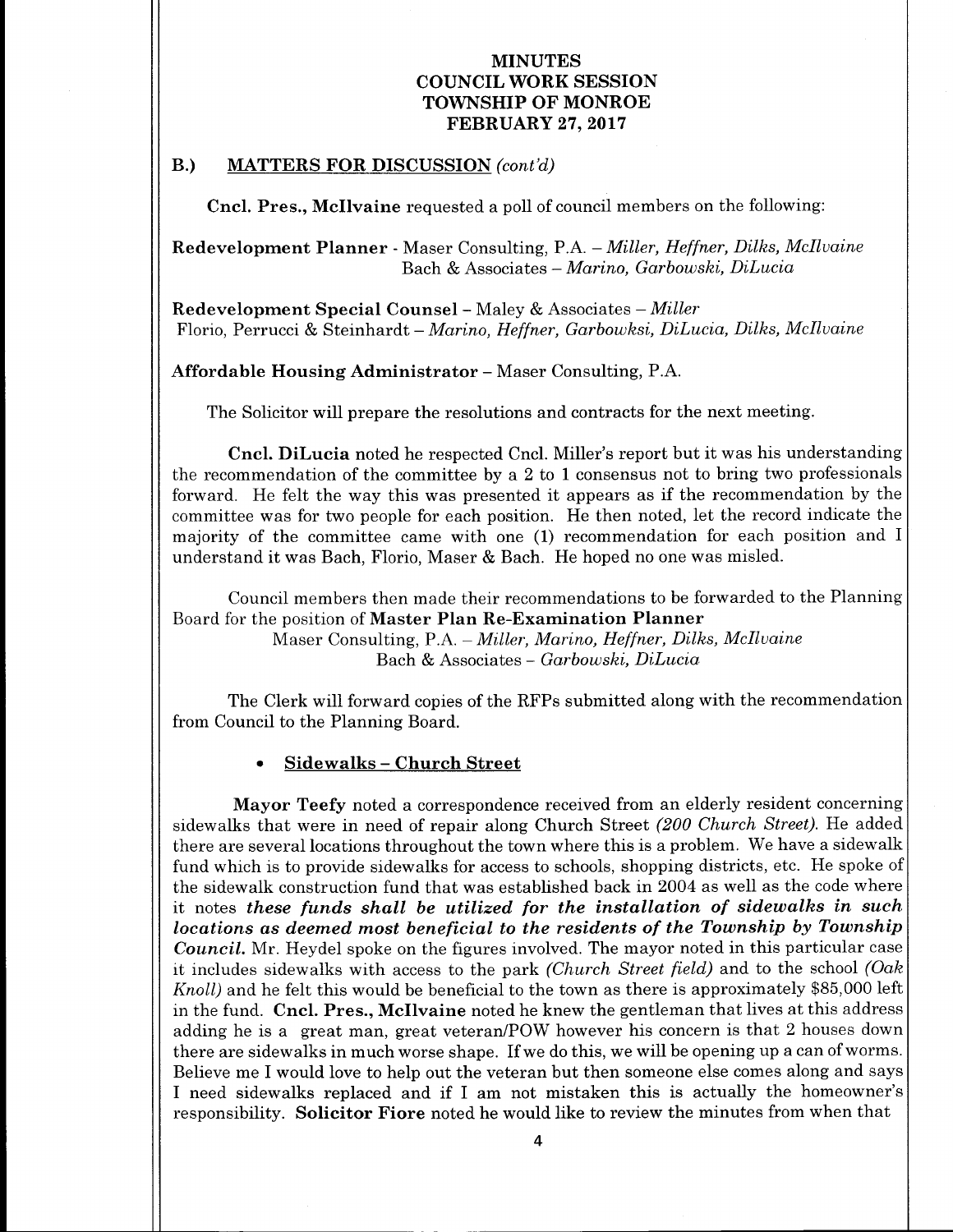#### B.) MATTERS FOR DISCUSSION (cont'd)

sidewalk fund was first established. Was the intent to put sidewalks in areas where there were none or was it to replace. His recollection was that it was for those areas where there were no sidewalks. He will review those minutes and report back to council. He also noted there needs to be some objective criteria established. Discussion continued.

Business Administrator, Kevin Heydel questioned the solicitor on what would happen if the township decided to replace <sup>a</sup> homeowner's sidewalk under the criteria of hardship or whatever. Because you will be able to make that case in so many areas of town that you would be unable to do others as you would for example, this one. Another factor to consider is what happens if someone trips and falls on another piece of property that has the same condition, this may create a litigation situation that puts the township on the hook. The solicitor noted that is <sup>a</sup> possibility and that is <sup>a</sup> concern he has. Mr. Heydel noted with trips and falls we are covered under the ordinance and once we take this on it could possibly hurt us. There was no consensus from council on this until the solicitor reports back on the matter.

#### Budget Committee Report

Cncl. DiLucia, Chairman of the Municipal Budget Committee advised they met last week and he extended his thanks to Mr. Heydel for doing what he felt was a very good job in preparing the budget. The budget as presented and if adopted would represent <sup>a</sup> zero tax increase for the municipality. He felt it was <sup>a</sup> solid budget. It was the recommendation of the budget committee to adopt this budget without any cuts in any areas as they exist in the recommended budget. Cncl. DiLucia also noted that Mr. Heydel met with each department independently and they were satisfied. He felt this was sustainable from the standpoint of taxpayers paying and the ability of the town to run efficiently. Another discussion involved the six (6) year capital plan that we put together which included two (2) caveats, one being it was impossible to determine just yet as to the cost of the fire houses. We agree there is a need for alterations/improvements, etc. but what the financial limitations are, we don't know yet. What we did was to allocate \$200,000 in the year 2017 to compile data we need to go forward with the two (2) fire house projects. He then spoke on the bonding which would be in the neighborhood of \$14 million spread over a choice of 10, 12 or 15 years. It was the feeling of the committee along with the business administrator that we go out for the longest period of time allotted and recommend the fifteen (15) year bond. He then noted the largest part of the bond would be the approximate \$<sup>7</sup> million for the road program spread over six (6) years and an approximate amount of somewhere around \$<sup>5</sup> million for the fire houses but we don't know exactly how much until we get the architect and the plans on that.

Cncl. Pres., Mcllvaine reported the Public Safety Committee met to review the capital improvement budgets of both fire companies as well as Monroe volunteer and paid ambulance and the police department. The chiefs of all the companies did a fantastic job in thinking of not only their particular department but the taxpayers as well. He noted Mr. Heydel did <sup>a</sup> fantastic job on this as well. Mr. Heydel then noted we didn't come to <sup>a</sup> conclusion on the submission from Parks & Rec which was \$60,000 for <sup>a</sup> lawn cutter (cutting fields) and also a dump truck  $(2 \text{ or } 3 \text{ yard})$  which was requested last year and denied.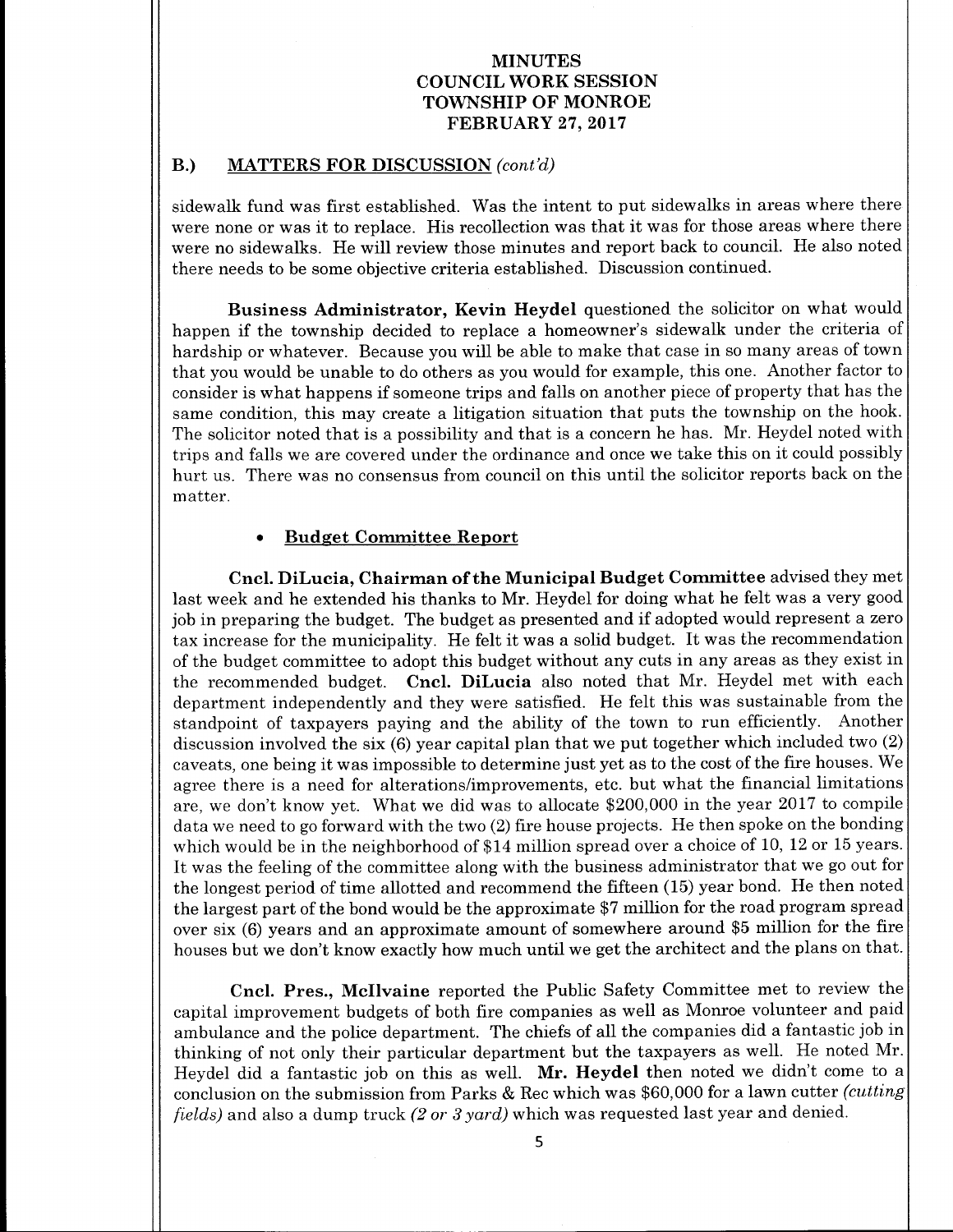### B.) MATTERS FOR DISCUSSION (cont'd)

He hasn't gotten <sup>a</sup> firm answer on this and if council wished he could have Mr. Bonder attend the next work session to answer any questions on this. We are pretty much set on everything else except for these two items in the capital plan. Mr. Heydel advised we are under now more than we initially thought we would be and went on to speak on the numbers. Cncl. Pres., Mcllvaine noted he would speak on behalf of Mr. Bonder as we did meet with him last year on the dump truck which did get postponed and he believed the gentleman actually needs the equipment and I would like to see him get this equipment (both pieces). Cncl. Heffner then noted he did raise some questions with regard to the equipment requested by Parks & Rec and I have since spoke to Mr. Bonder with his concerns. I have no problem giving them the equipment but it will be monitored along with what is being done out there. Cncl. DiLucia noted he was under the impression that the committee had agreed to include the equipment. The consensus was to move forward with the recommendation from the Municipal Budget Committee on the 2017 municipal budget and to include the equipment (as noted above).

Mayor Teefy noted that Mr. Heydel does a great job of communicating with me as he and I go back and forth throughout the year on the budget. He extended his appreciation to him for all the extra time he puts in as he lays everything out and does a very good job of giving you the trends of what is going on. He advised this budget will satisfy our residents and plus keep providing services that are needed.

Cncl. DiLucia spoke on the gas tax being raised \$. <sup>22</sup> per gallon in New Jersey, adding that every penny of that is supposed to go toward infrastructure and he hoped we can get some money for the internal roads as he knew much if it is going toward state and county roads. If there is any money out there for the neighborhood roads, we ought to get it because we will be spending \$7 million in the next six (6) years and that's not even going to scratch the surface. Engineer, Kathryn Cornforth responded their office has heard *(not sure if* official yet) that sometime in June is probably when they (DOT, DVRPC) may be putting out some application-type things to go after funding.

#### Open Space Committee - Update

Len Fritz, Chairman of Open Committee was in attendance to give <sup>a</sup> brief update on their recommendations for 2017. He has been pursuing those recommendations on the land acquisition aspect of it and met last week with the county *(land acquisition office)* and Green Acres. As <sup>a</sup> result of those discussions it was noted there are funds out there that <sup>a</sup> kind of hard to come by now but there is funding. There are two parcels on our list that are prime in their eyes, one being the land in front of the high school (already approved subdivision). The other parcels recommended were to expand the Scotland Run Park up towards the bike path, in order to get a bike trail through there and he went on to speak on the zoning in that area.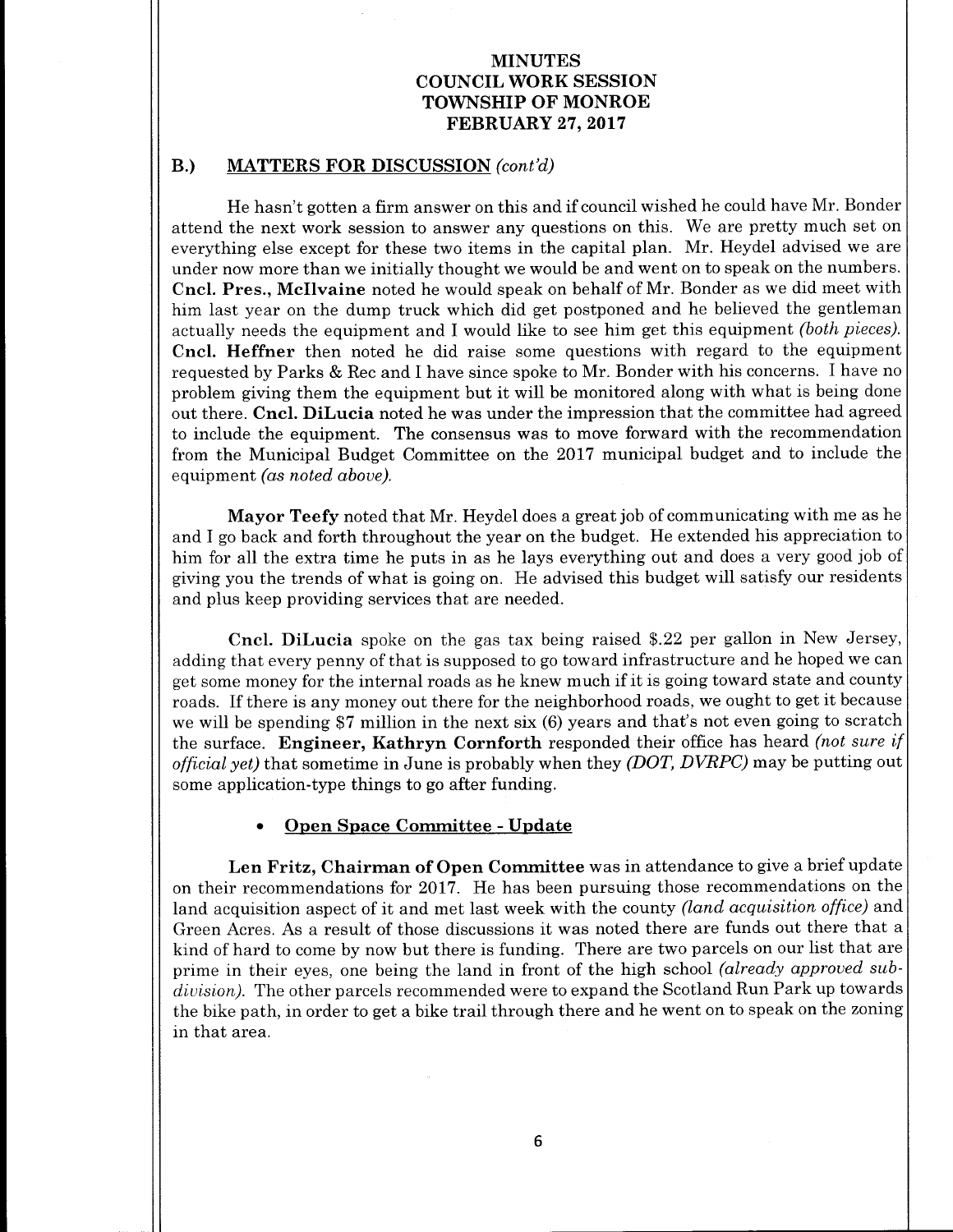## C.) PUBLIC PORTION

Cncl. Miller made <sup>a</sup> motion to open the Public Portion. The motion was seconded by Cncl. Garbowski and unanimously approved by all members of Council.

Sandy Keen was in attendance to speak on the Environmental Commission and the grant they have been pursuing for the last year and a half to update our Environmental Resource Inventory (ERI). Grants have not been available since 2005 when Mr. Kernan wrote the original ERI. She added an ERI is only good for some ten (10) years. With all the new development coming in we need to protect our green infrastructure, we need to look at our ordinances (tree, well head protection, etc.) and really blend them to our Master Plan. She spoke on some webinars she took advantage of and noted that yes there is a grant for the ERI. In doing this, it not only protects the community it educates our students. She spoke on various issues, for example, tree clearing, new development, green infrastructure, replanting, storm water management, etc. She advised the commission is in favor of going forward with this, although not unanimously. This is really important and she hoped everyone would consider the environmental commission move forward with applying for this grant. Cncl. Pres., Mcllvaine questioned if he was correct in understanding that there is a conflict between your group and Sustainable Monroe in applying for this grant. Patrick McDevitt, Sustainable Monroe had requested that the resolution scheduled on the February 13<sup>th</sup> council meeting agenda be removed. Ms. Keen responded they did not know of any conflict except for at the meeting when we brought it up and we asked Patrick did he have anything on the table. We had the grant already going forward and moving along as we thought Patrick did not have anything on the table, then all of a sudden we find out that he has a grant. She then went on to speak on how things should be done as a team. Cncl. Pres., Mcllvaine questioned if the Mayor had any input into this conflict. Mayor Teefy then noted he has reviewed both grant applications and they are both done very well and we seem to have gotten ourselves in pickle here. He explained how he thought Sustainable Monroe was <sup>a</sup> sub set of the Environmental Commission but it is not, it is its own subsidiary. Even though Patrick and some of the same people work on both. The mayor advised that he wished we could submit two grant applications but from what he reads, we can not, we must choose one or the other. Cncl. Pres., Mcllvaine questioned if this was time sensitive. The mayor indicated the application is due tomorrow at midnight. He questioned the mayor on how he would like to proceed with this. Mayor Teefy noted in looking at both the one from the Environmental Commission for the ERI and the one from Sustainable Monroe for a garden grant he felt it would be more advantageous to get the garden grant where they will hopefully get the full \$20, <sup>000</sup> award. Where the ERI may be <sup>a</sup> little tougher but he felt if you had this along with <sup>a</sup> Master Plan grant it may work.

Patrick McDevitt approached council and advised there had been some misstatements tonight and certainly just like we say at all meetings, our meetings are publicized and open to the public. Everyone was invited and aware of our meetings through emails. We have been here since June of last year talking about the garden, we received our certification from Sustainable Jersey in October. We were also awarded to be the Rookie of the Year, so we have our name recognition and we are basically on <sup>a</sup> roll. We had our ground breaking yesterday and we have a project team of six (6) people including professional engineers and architects that contributed to the plan. Most importantly, the benefit is for the involvement